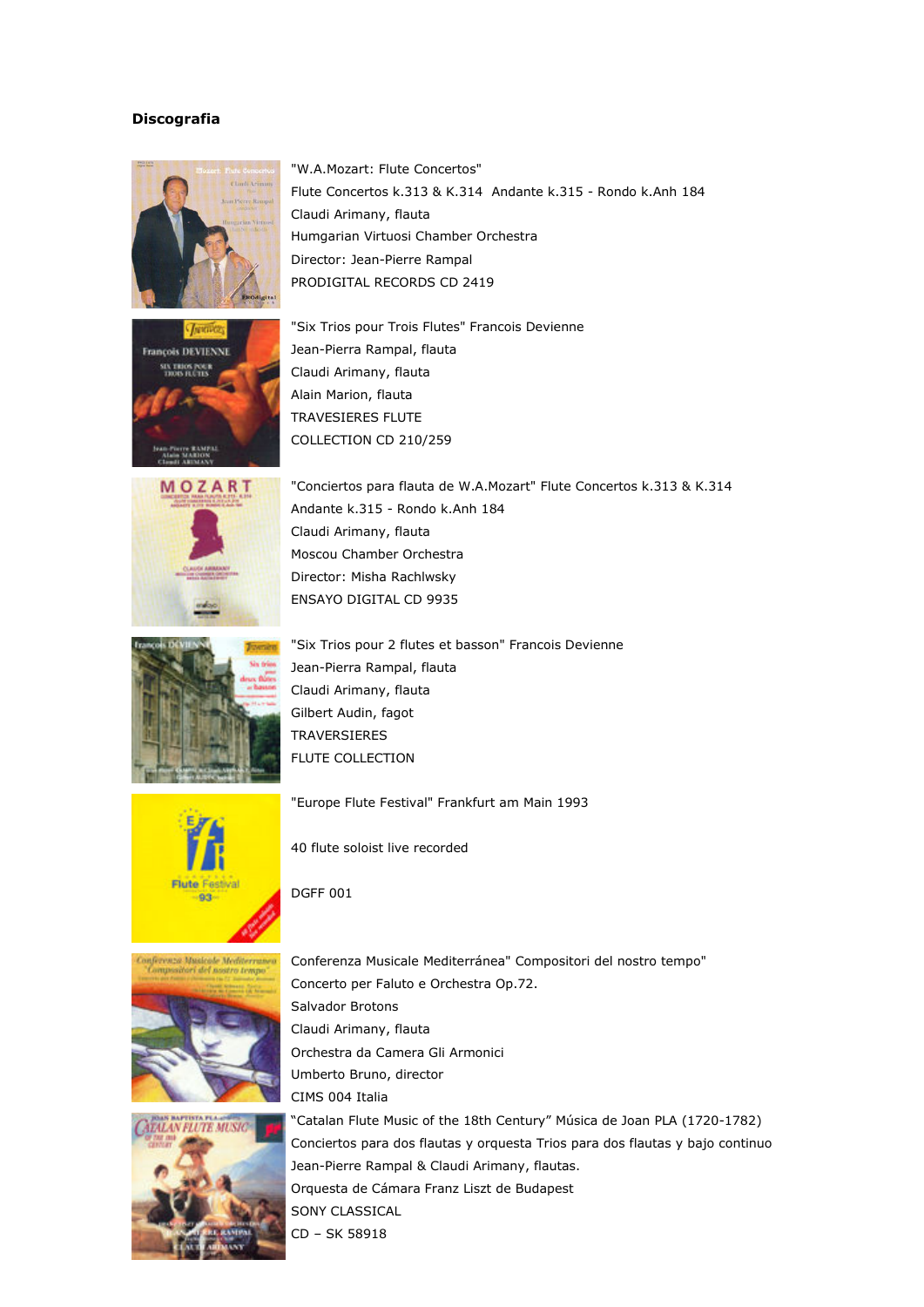

CLAUDI ARIMANY, FLUTE THE FILTE IN PARIS IN MOZART'S TIME<br>LIGOSLIGHT THE VIOLENCIAL DISCUSSION **COURS BUTT** 





"3 Concerti" – Joan PLA – Manuel PLA Concierto en Si b Mayor (V3) Joan PLA (c.a. 1720-?) Concierto en Sol Mayor (V4) Concierto en Si b Mayor (V2) Manuel PLA (¿-1766)

Claudi Arimany, flauta. English Chamber Orchestra ENSAYO DIGITAL - CD 9925

"The flute in Paris in Mozart's time" Concierto para arpa, flauta y orquesta de W.A. Mozart Concierto para dos flautas y orquesta de A. Stamitz, Concierto para flauta y orquesta de I. Pleyel Claudi Arimany, flauta. Orquesta de Cámara de Wroclaw "Leopoldium" Marina Paccagnella, arpa – Denis Verroust, 2ª flauta J. Ll. Moraleda, director

Johann Joachim QUANTZ Concierto Nº 1 en Sol para dos flautas y orquesta. Jean-Pierre Rampal & Claudi Arimany, flautas. Concierto Armonico Concertino: Peter Szütz CD EPSON











J.G. Muthel, C.Ph.E.Bach. Claudi Arimany, flauta. A. Schmoller, violoncello. M.Grüber, clavicémbalo. MOTETE URSINA - CD 30141

"Le Rossignol de l'Opera" Musique Francaise de la Belle Epoque Música para dos flautas y orquesta, Obras de L.Delibes, J. Donjon, P.A. Génin, Ph. Gaubert, H. Beriloz... etc. Marc Grawels & Claudi Arimany, flautas. Orchestre de Chambre Waterloo Director: Ulysse Waterlot - SIRYNX RECORDS - CD 93102

"Magic Flutes" Flute Duets by Mozart, Devienne, Blavet, Telemann and Bach Jean-Pierre Rampal, flauta Claudi Arimany, flauta DELOS - DE-3226

"Romantic Music for Two Flutes and piano" Trios para dos flautas y piano Obras de Khulau, Doppler, Böhm, Verdi, Bellini, Mozart... Jean-Pierre Rampal, flauta. Claudi Arimany, flauta John Steele Ritter, piano DELOS Los Angeles. USA - CD-DDD-3212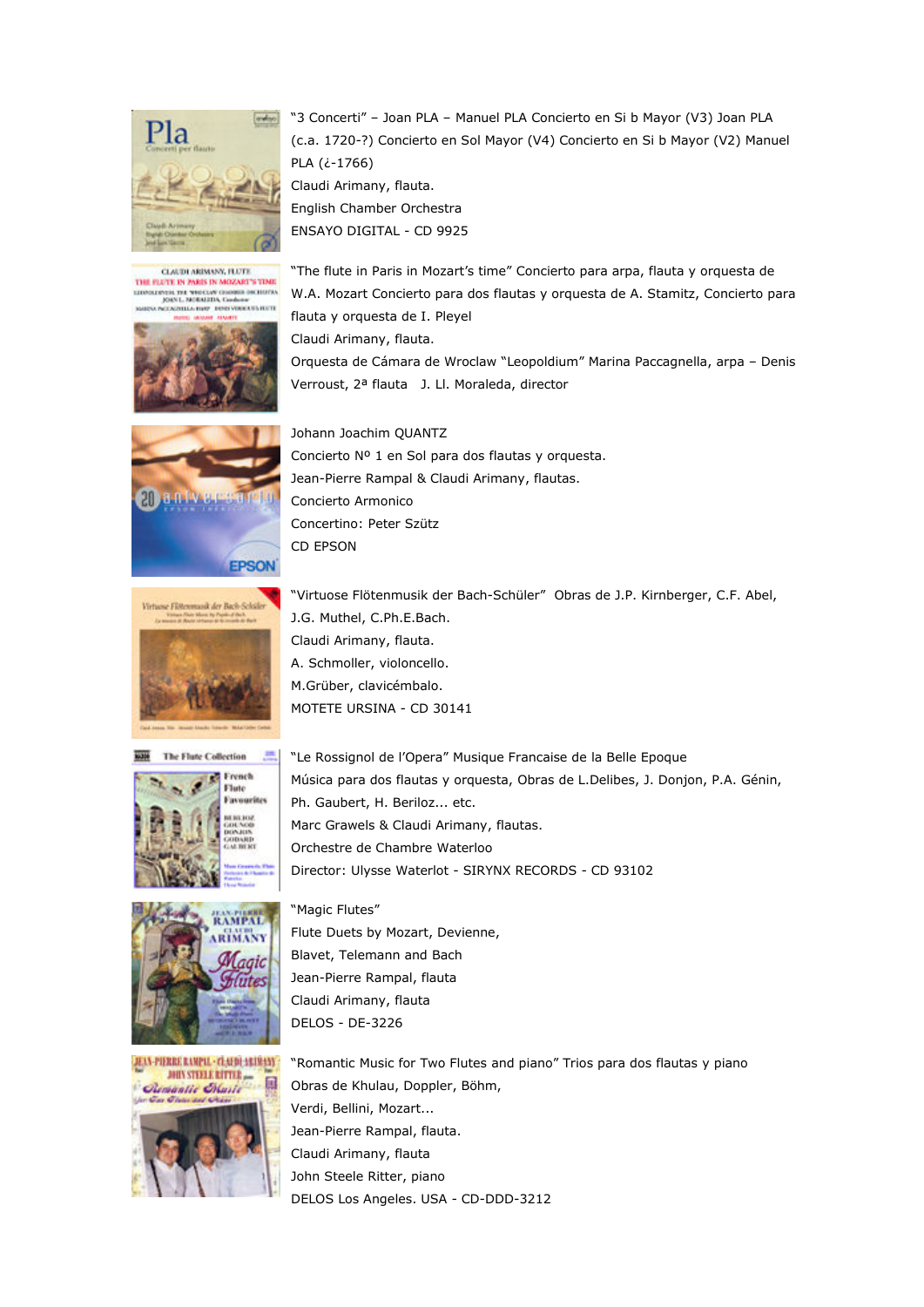



Director: Duschan Mihailovic AUROPHON - CD 32162 François Devienne – Complete Flute Concertos – Vol. III **FRANÇOIS DEVIENNE** Flute Concertos Nº 6, 11 & 12

Claudi Arimany, flauta. Russian Chamber Orchestra

Flute Concertos Nº 2, 4, 5 & 7.

Gdansk Symphonic Orchestra Director: Janusz Prybylsky AUROPHON - CD 32002

Flute Concertos Nº 1, 3, 8 & 10

Claudi Arimany, flauta



Claudi Arimany, flauta Russian Chamber Orchetra Director:Valery Esipov AUROPHON - CD 32172 Josep Mª Ruera (1900 – 1988) - Meditació

François Devienne – Complete Flute Concertos – Vol. I

François Devienne – Complete Flute Concertos – Vol. II



Claudi Arimany, flauta Jordi Masó, piano COLUMNA MÚSICA CD 1CM 0058



Konzerte für Eine und Zwei Flöten Claudi Arimany, flauta Josep F. Palou, flauta Hungarian Virtuosi Chamber Orchestra COLUMNA MUSICA 1CM 109





"Conciertos para flauta de W.A.Mozart" Flute Concertos k.313 & K.314 Andante k.315 - Rondo k.Anh 184 Claudi Arimany, flauta Moscou Chamber Orchestra Director: Misha Rachlwsky ENSAYO DIGITAL CD 9935

"Flute Concertos: Mozart and his friends" Music by P. Vranický, Leopold Mozart, W.A. Mozart y F.A. Hoffmeister Claudi Arimany, flauta Franz Liszt Chamber Orchestra Janos Rolla, concertino NOVALIS - CD 150 162-2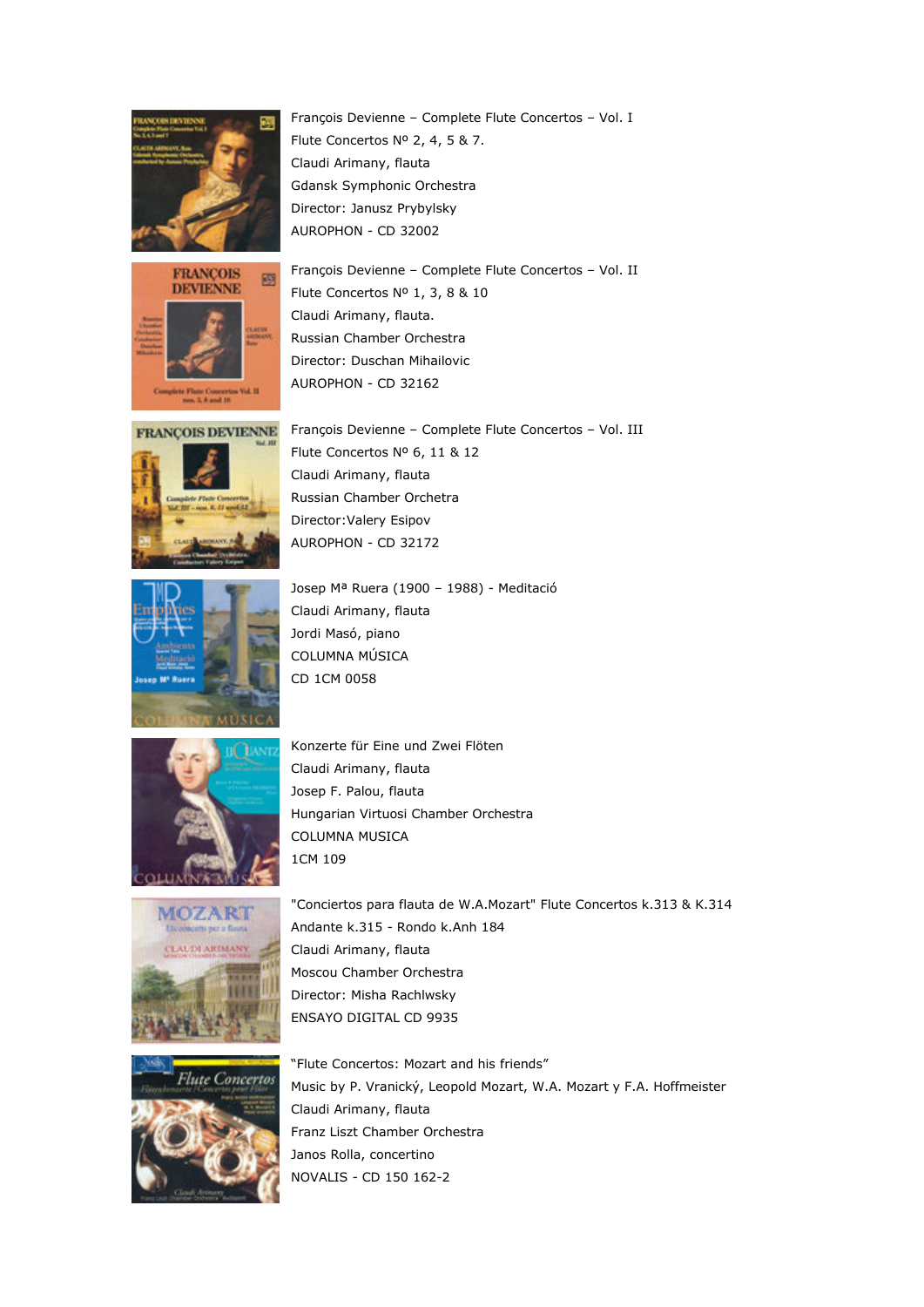



FRANÇOIS DEVIENNE



Historia de la música catalana, valenciana i balear

Música de Manuel Plà



J.P. Rampal and C. Arimany, flutes Pieces by Telemann



Baby needs more Mozart

DELOS DE 1609

J.P. Rampal and C. Arimany, flutes

DELOS DE 1614



Baby needs Mozart

J.P. Rampal and C. Arimany, flutes

DELOS DE 1605

Musiche di Pleyel, Plà, Mozart, Quantz English Chamber Orchestra Moscow Chamber Orchestra Leopoldium The Wroclaw Chamber Orchestra Falaut Collection FC 1005 François Devienne (1759-1803) COMPLETE FLUTE CONCERTOS (Box 3cd)

CLAUDI ARIMANY con la partecipazione di Jean Pierre Rampal

Claudi Arimany, flauta Gdansk Symphonic Orchestra Russion Chamber Orchestra Conductor, Janusz Przybylsky 2003 TIM The International Music Company AG - LC12281

Vol. II Barroc i Classicisme

Bruno Pasquier, bratsche